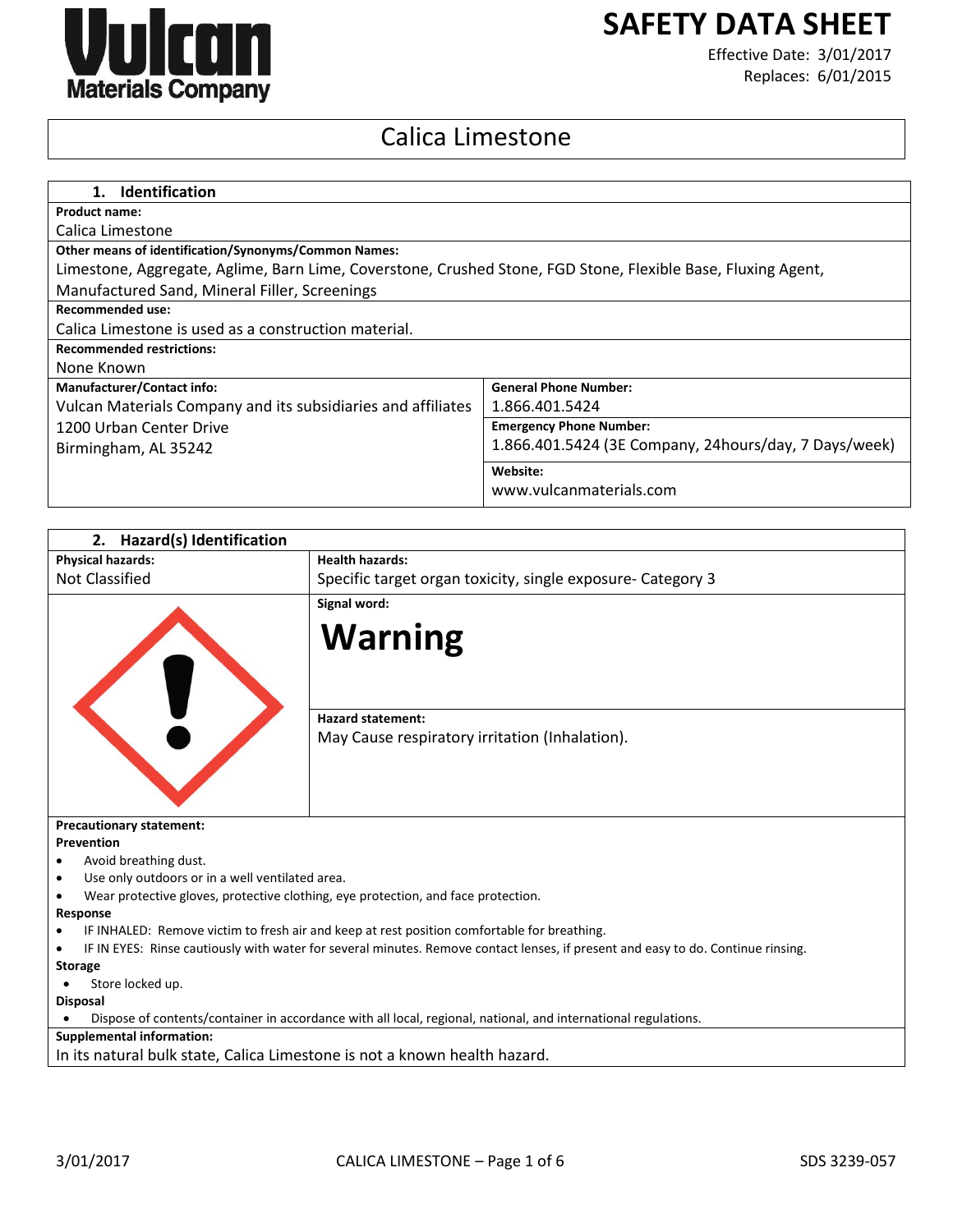| 3. Composition/information on ingredients        |                   |       |  |
|--------------------------------------------------|-------------------|-------|--|
| <b>Chemical name</b>                             | <b>CAS number</b> | %     |  |
| Calica Limestone-predominantly calcium carbonate | 1317-65-3         | 100   |  |
| Quartz (crystalline silica)                      | 14808-60-7        | < 0.1 |  |

## **4. First-aid measures**

**Inhalation:**

Remove to fresh air. Dust in throat and nasal passages should clear spontaneously. Contact a physician if irritation persists or if breathing is difficult.

**Eyes:**

Immediately flush eye(s) with plenty of clean water for at least 15 minutes, while holding the eyelid(s) open. Occasionally lift the eyelid(s) to ensure thorough rinsing. Beyond flushing, do not attempt to remove material from eye(s). Contact a physician if irritation persists or later develops.

**Skin:**

Wash affected areas thoroughly with mild soap and fresh water. Contact a physician if irritation persists.

**Ingestion:**

If person is conscious do not induce vomiting. Give large quantity of water and get medical attention. Never attempt to make an unconscious person drink.

**Most important symptoms/effects, acute and delayed:**

Dust may irritate the eyes, skin, and respiratory tract.

**Indication of immediate medical attention and special treatment needed:**

**For emergencies contact 3E Company at 1.866.401.5424 (24 hours/day, 7 days/week).**

# **5. Fire-fighting measures**

**Suitable extinguishing media:**

This product is not flammable. Use fire-extinguishing media appropriate for surrounding materials.

**Unsuitable extinguishing media:**

None known.

**Specific hazards arising from the chemical:**

Contact with powerful oxidizing agents may cause fire and/or explosions (see section 10 of SDS).

**Special protective equipment and precautions for firefighters:**

Use protective equipment appropriate for surrounding materials.

**Fire-fighting equipment/instructions:**

No unusual fire or explosion hazards noted. Not a combustible dust.

**Specific methods:**

The presence of this material in a fire does not hinder the use of any standard extinguishing medium. Use extinguishing medium for surrounding fire.

#### **6. Accidental release measures**

**Personal precautions, protective equipment and emergency procedures:**

Persons involved in cleanup processes should first observe precautions (as appropriate) identified in Section 8 of this SDS. **For emergencies, contact 3E Company at 1-866-401-5424 (24 hours/day, 7 days/week)**.

**Environmental precautions:**

Prevent from entering into sewers or drainage systems where it can harden and clog flow.

**Methods and materials for containment and cleaning up:**

Do not dry sweep or use compressed air for clean-up. Wetting of spilled material and/or use of respiratory protective equipment may be necessary.

## **7. Handling and storage**

#### **Precautions for safe handling:**

Dust may be generated during processing, handling, and storage. Use personal protection and controls identified in Section 8 of this SDS as appropriate.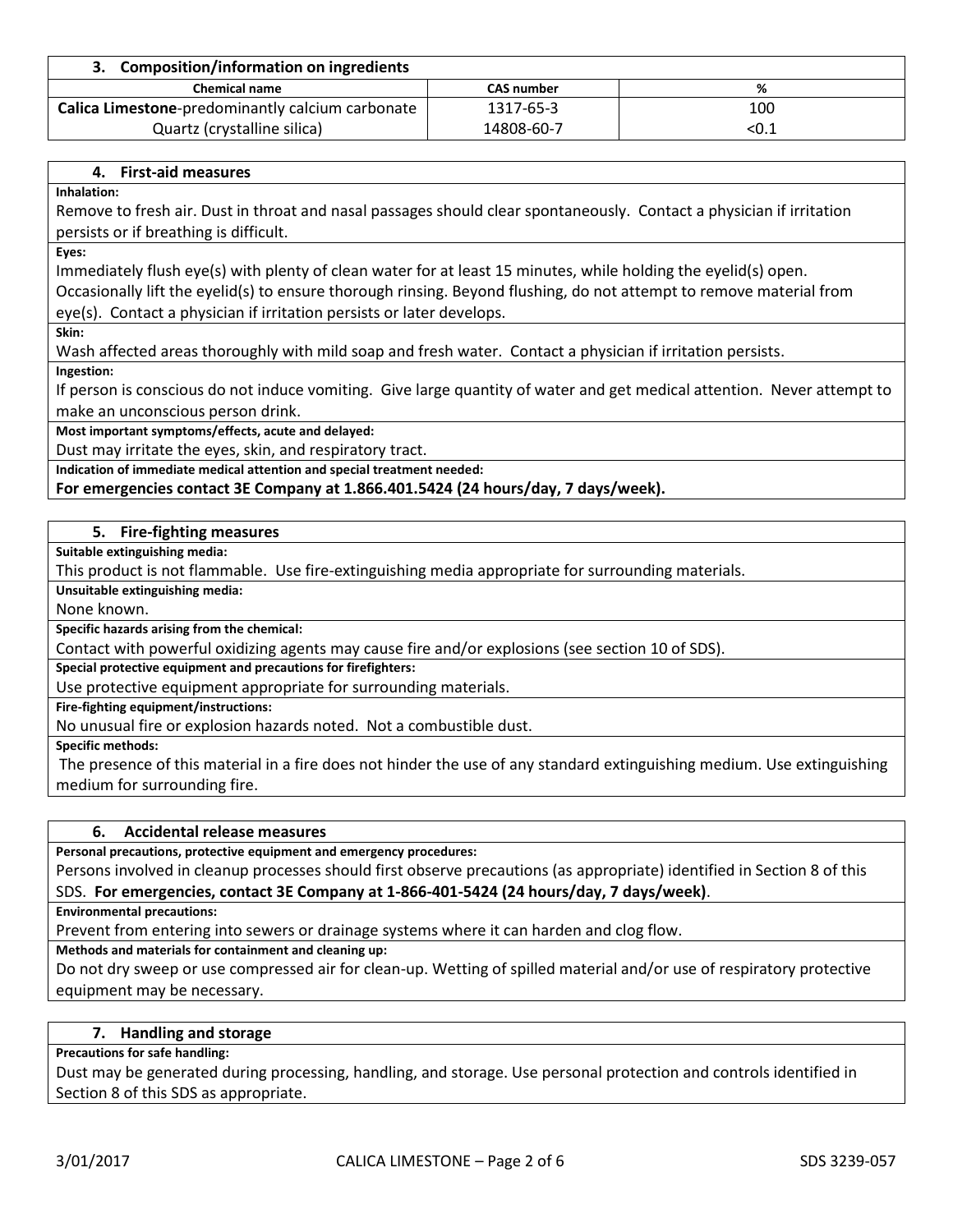## **Conditions for safe storage, including any incompatibilities:**

Do not store near food, beverages, or smoking materials.

# **8. Exposure controls/personal protection**

#### **Legend:**

NE = Not Established; PEL = Permissible Exposure Limit; TLV = Threshold Limit Value; REL = Recommended Exposure Limit; OSHA = Occupational Safety and Health Administration; MSHA = Mine Safety and Health Administration; NIOSH = National Institute for Occupational Safety and Health; ACGIH = American Conference of Governmental Industrial Hygienists

|                                       | <b>OSHA/MSHA</b>                                                               | <b>ACGIH</b>                                                                  | <b>NIOSH</b>                                                                   |  |
|---------------------------------------|--------------------------------------------------------------------------------|-------------------------------------------------------------------------------|--------------------------------------------------------------------------------|--|
| <b>Component</b>                      | <b>PEL</b>                                                                     | TLV                                                                           | <b>REL</b>                                                                     |  |
| Calica Limestone (Calcium carbonate)  | 15 mg/m <sup>3</sup> (total dust)<br>5 mg/m <sup>3</sup> (respirable fraction) | 10 mg/m <sup>3</sup> (total dust as calcium<br>carbonate)                     | 15 mg/m <sup>3</sup> (total dust)<br>5 mg/m <sup>3</sup> (respirable fraction) |  |
| Particulates not otherwise classified | 15 mg/m <sup>3</sup> (total dust)<br>5 mg/m <sup>3</sup> (respirable fraction) | 10 mg/m <sup>3</sup> (total dust)<br>$3 \text{ mg/m}^3$ (respirable fraction) | NE                                                                             |  |

#### **Exposure Guidelines:**

Respirable dust levels should be monitored regularly to determine worker exposure levels. Exposure levels in excess of allowable exposure limits should be reduced by all feasible engineering controls, including (but not limited to) wet suppression, ventilation, process enclosure, and enclosed employee workstations.

# **Engineering Controls:**

Activities that generate dust require the use of general ventilation, local exhaust and/or wet suppression methods to maintain exposures below allowable exposure limits.

#### **Eye Protection:**

Safety glasses with side shields should be worn as minimum protection. Dust goggles should be worn when excessively (visible) dusty conditions are present or are anticipated.

#### **Skin Protection (Protective Gloves/Clothing):**

Use gloves to provide hand protection from abrasion. In dusty conditions, use long sleeve shirts. Wash work clothes after each use.

#### **Respiratory Protection:**

All respirators must be NIOSH-approved for the exposure levels present. (See NIOSH Respirator Selection Guide). The need for respiratory protection should be evaluated by a qualified safety and health professional. Activities that generate dust require the use of an appropriate dust respirator where dust levels exceed or are likely to exceed allowable exposure limits. Respirator use must comply with applicable MSHA (42 CFR 84) or OSHA (29 CFR 1910.134 ) standards, which include provisions for a user training program, respirator inspection, repair and cleaning, respirator Fit-testing, medical surveillance and other requirements.

#### **9. Physical and chemical properties**

**Appearance:**

Angular white and tan particles ranging in size from powder to boulders.

| Odor:                                   | PH:                                      | <b>Decomposition temperature:</b>             |  |
|-----------------------------------------|------------------------------------------|-----------------------------------------------|--|
| No odor.                                | Not applicable                           | Not applicable                                |  |
| Melting point/freezing point:           | Initial boiling point and boiling range: | Flash point:                                  |  |
| Not applicable                          | Not applicable                           | Non-combustible                               |  |
| <b>Evaporation rate:</b>                | Flammability:                            | Upper/lower flammability or explosive limits: |  |
| Not applicable                          | Not applicable                           | Not applicable                                |  |
| Vapor pressure:                         | <b>Relative density:</b>                 | Solubility:                                   |  |
| Not applicable                          | Not applicable                           | Negligible                                    |  |
| Partition coefficient: n-octanol/water. | <b>Autoignition temperature:</b>         | Specific Gravity ( $H_2O = 1$ ):              |  |
| Not applicable                          | Not applicable                           | 2.5                                           |  |
|                                         |                                          |                                               |  |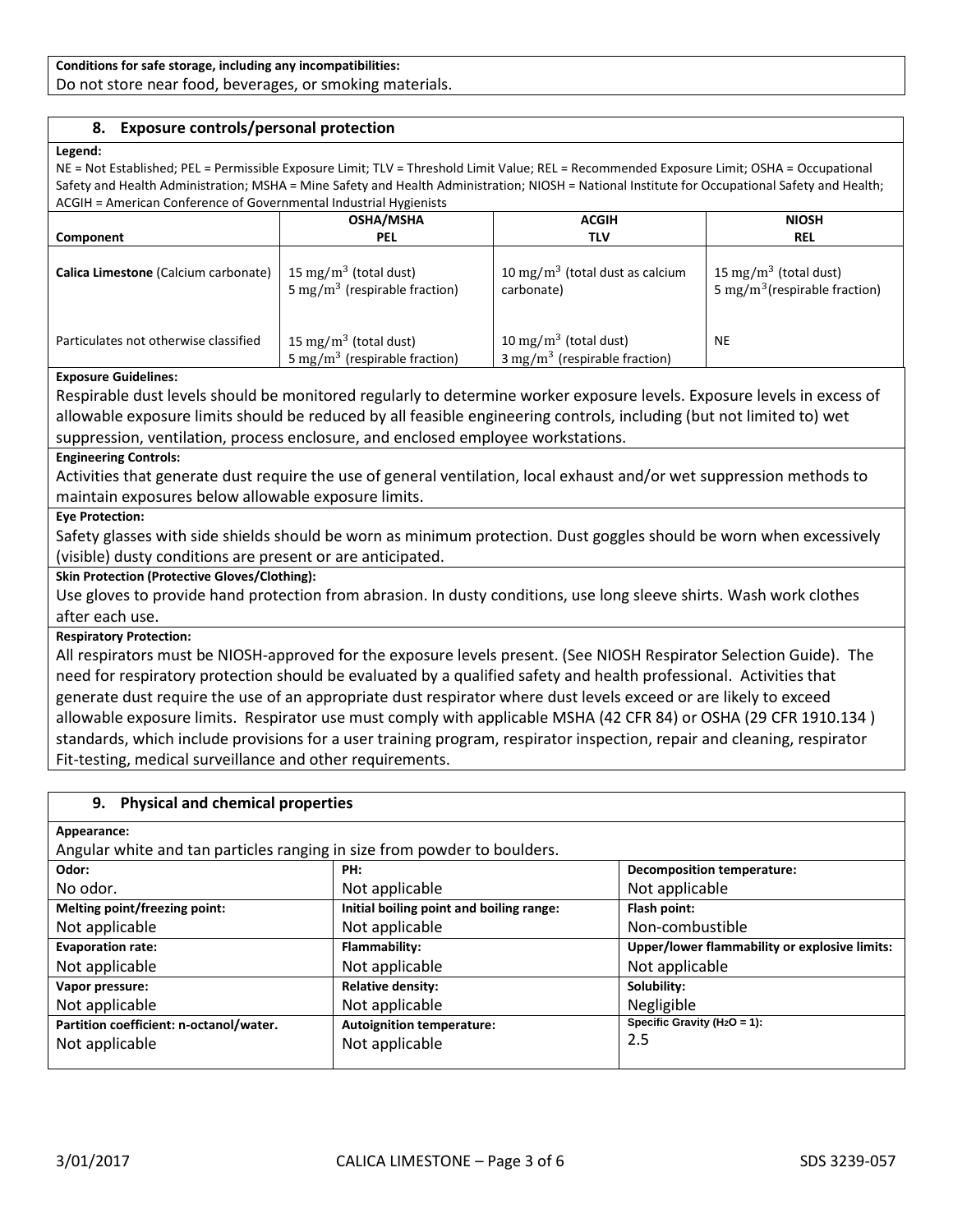# **10. Stability and reactivity**

**Reactivity:**

Not reactive under normal use.

**Chemical stability:**

Stable under normal temperatures and pressures.

**Possibility of hazardous reactions:**

None under normal use.

**Conditions to avoid (e.g., static discharge, shock or vibration):**

Contact with incompatible materials should be avoided (see below). See Sections 5 and 7 for additional information.

**Incompatible materials:**

Incompatible with acids.

**Hazardous decomposition products:**

None.

#### **11. Toxicological information**

**Primary Routes of Exposure:**

Inhalation and contact with the eyes and skin.

**Symptoms related to the physical, chemical, toxicological characteristics**

**Inhalation:**

Dusts may irritate the nose, throat and respiratory tract by mechanical abrasion. Coughing sneezing and shortness of breath may occur.

Symptoms of bronchitis may include (but are not limited to) shortness of breath, greater than normal amounts of mucous in airways; coughing.

**Eye Contact:**

Dust particles can scratch the eye causing tearing, redness, a stinging or burning feeling, or swelling of the eyes with blurred vision.

**Skin Contact:**

Dust particles can scratch and irritate the skin with redness, an itching or burning feeling, swelling of the skin, and/or rash.

**Ingestion:**

Expected to be practically non-toxic. Ingestion of large amounts may cause gastrointestinal irritation including nausea, vomiting, diarrhea, and blockage.

**Medical Conditions Aggravated by Exposure:**

Irritated or broken skin increases chance of contact dermatitis. Pre-existing medical conditions that may be aggravated by exposure include disorders of the eye, skin and lung (including asthma and other breathing disorders). Smoking tobacco will impair the ability of the lungs to clear themselves of dust.

**Delayed and immediate effects and also chronic effects from short- and long-term exposure:**

Prolonged or repeated breathing of respirable dust may cause chronic bronchitis.

**Carcinogenicity:**

Calica Limestone is not listed as a carcinogen by IARC, NTP or OSHA.

**Additional information on toxicological-effects:**

**Acute toxicity:** Not classified

No specific data on product. Limestone (calcium carbonate CAS# 471-34-1) has oral LD50 (rats) = 6450 mg/kg.)

**Skin corrosion/irritation:** Not classified

**Serious eye damage/eye irritation:** Not classified

**Respiratory sensitization:** Not classified.

**Skin sensitization:** Not classified.

**Germ cell Mutagenicity:** Not classified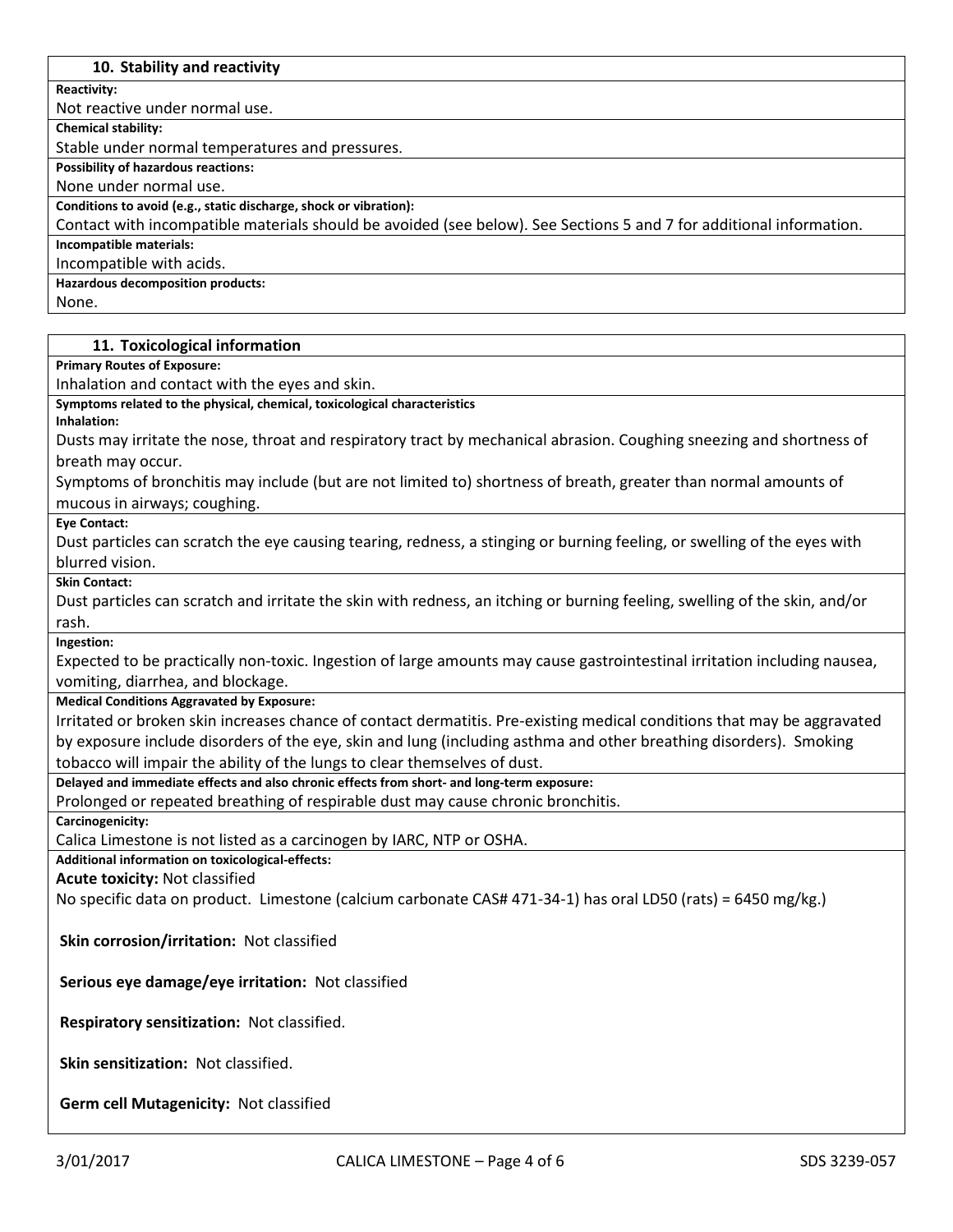**Carcinogenicity:** May cause cancer (Inhalation).

**Reproductive toxicity:** Not classified

**Specific target organ toxicity - single exposure:** May Cause respiratory irritation (Inhalation).

**Specific target organ- toxicity – repeated exposure:** Not classified

**Aspiration toxicity:** Not classified (not applicable- solid material)

| 12. Ecological information                              |
|---------------------------------------------------------|
| Ecotoxicity (aquatic and terrestrial, where available): |
| Not determined                                          |
| Persistence and degradability:                          |
| Not determined                                          |
| Bioaccumulative potential.                              |
| Not determined                                          |
| Mobility in soil.                                       |
| Not determined                                          |
| Other adverse effects.                                  |
| Not determined                                          |

# **13. Disposal considerations**

**Safe handling and disposal of waste:**

Place contaminated materials in appropriate containers and dispose of in a manner consistent with applicable federal, state, and local regulations. Prevent from entering drainage, sewer systems, and unintended bodies of water. It is the responsibility of the user to determine, at the time of disposal, whether product meets criteria for hazardous waste. Product uses, transformations, mixture and processes, may render the resulting material hazardous.

| 14. Transport information       |
|---------------------------------|
| <b>UN Number:</b>               |
| Not regulated.                  |
| <b>UN Proper shipping name:</b> |
| Not regulated.                  |
| <b>Transport Hazard class:</b>  |
| Not applicable.                 |
| Packing group, if applicable:   |
| Not applicable.                 |
| Marine pollutant (Yes/No):      |
| Not applicable.                 |

#### **15. Regulatory information**

**Toxic Substances Control Act (TSCA):**

The components in this product are listed on the TSCA Inventory or are exempt.

**Comprehensive Environmental Response, Compensation and Liability Act (CERCLA):**

Releases of this material to air, land, or water are not reportable to the National Response Center under the Comprehensive Environmental Response, Compensation, and Liability Act (CERCLA) or to state and local emergency planning committees under the Superfund Amendments and Reauthorization Act.

**Superfund Amendments and Reauthorization Act of 1986 (SARA), Title III:**

Section 302 extremely hazardous substances: None

Section 311/312 hazard categories: Delayed Health

Section 313 reportable ingredients at or above de minimus concentrations: None

**California Proposition 65:**

This product contains a chemical (crystalline silica) known to the State of California to cause cancer.